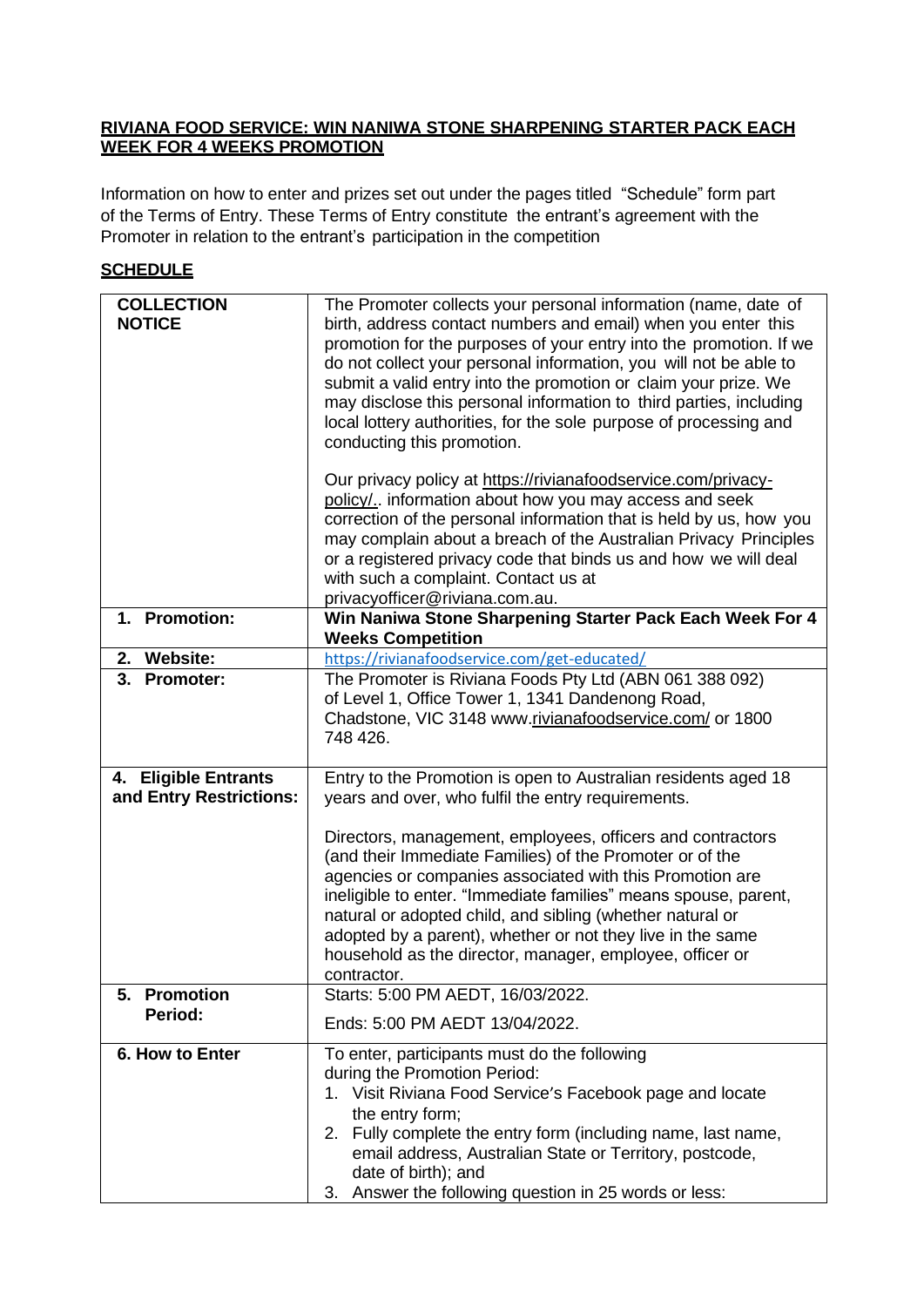|                              | "What's the most underrated skill in hospitality?"                                                                                                                                                                                                                                                                                                                                                                                                                                                                                                                                                                                                                                                                                                                                                                                          |  |  |  |
|------------------------------|---------------------------------------------------------------------------------------------------------------------------------------------------------------------------------------------------------------------------------------------------------------------------------------------------------------------------------------------------------------------------------------------------------------------------------------------------------------------------------------------------------------------------------------------------------------------------------------------------------------------------------------------------------------------------------------------------------------------------------------------------------------------------------------------------------------------------------------------|--|--|--|
| 7. Entry Limit               | Only one (1) entry is permitted per Eligible Entrant during the<br>Promotion Period.                                                                                                                                                                                                                                                                                                                                                                                                                                                                                                                                                                                                                                                                                                                                                        |  |  |  |
| 8. Prize/s                   | There are 4 prizes available to be won as part of this promotion.                                                                                                                                                                                                                                                                                                                                                                                                                                                                                                                                                                                                                                                                                                                                                                           |  |  |  |
|                              | Prize: One (1) Shaken Essentials Kit Antique (BarGEEK)                                                                                                                                                                                                                                                                                                                                                                                                                                                                                                                                                                                                                                                                                                                                                                                      |  |  |  |
|                              | Individual prize value: \$145.90                                                                                                                                                                                                                                                                                                                                                                                                                                                                                                                                                                                                                                                                                                                                                                                                            |  |  |  |
|                              | Total Prize value RRP: \$583.60                                                                                                                                                                                                                                                                                                                                                                                                                                                                                                                                                                                                                                                                                                                                                                                                             |  |  |  |
| 9. Judging                   | There will be one winner each week over the 4-week duration of<br>the Promotion. All entries will be judged individually on their<br>merits, and the entrant who submits the most original valid entry<br>per week will be the winner.<br>The winner will be determined by a panel of judges from the<br>Promoter at Level 1, Office Tower 1 1341 Dandenong Road,<br>Chadstone, VIC 3148 on the dates listed below from all valid<br>entries. The Promoter's database clock will be the official time<br>keeper for the Promotion. Once an entry has been awarded a<br>prize, it will not be included in further rounds of judging.<br>Entries close<br>Judging round<br>Judging date<br>Week 1<br>24th March<br>23rd March<br>Week 2<br>30th March<br>31st March<br>Week 3<br>6th April<br>7th April<br>Week 4<br>13th April<br>14th April |  |  |  |
| 10. Winner                   | The winner will be notified by the Promoter via email to the email                                                                                                                                                                                                                                                                                                                                                                                                                                                                                                                                                                                                                                                                                                                                                                          |  |  |  |
| <b>Notification</b>          | address submitted in the entry form, by phone to the phone<br>number submitted in the entry form and may be announced in<br>Riviana Foodservice direct email marketing.                                                                                                                                                                                                                                                                                                                                                                                                                                                                                                                                                                                                                                                                     |  |  |  |
| 11. Prize<br><b>Delivery</b> | The Prize will be delivered by post winner within 30 days of<br>notification to the address provided by the winning entrant at the<br>time of entry each winner. Winners will be notified of any delay.<br>See also clause 10 of Terms of Entry.                                                                                                                                                                                                                                                                                                                                                                                                                                                                                                                                                                                            |  |  |  |

## **TERMS OF ENTRY**

1. These terms must be read together with the Schedule for this Promotion. The Schedule defines certain terminology used in these Terms of Entry. Participation in the Promotion constitutes acceptance of these Terms of Entry. To the extent of any inconsistency between the Schedule and these terms, the Schedule prevails.

#### *Entry*

- 2. By entering the Promotion, entrants accept these Terms of Entry.
- 3. Individuals can only enter this promotion during the Promotion Period. All entries must be received by the Promoter before the end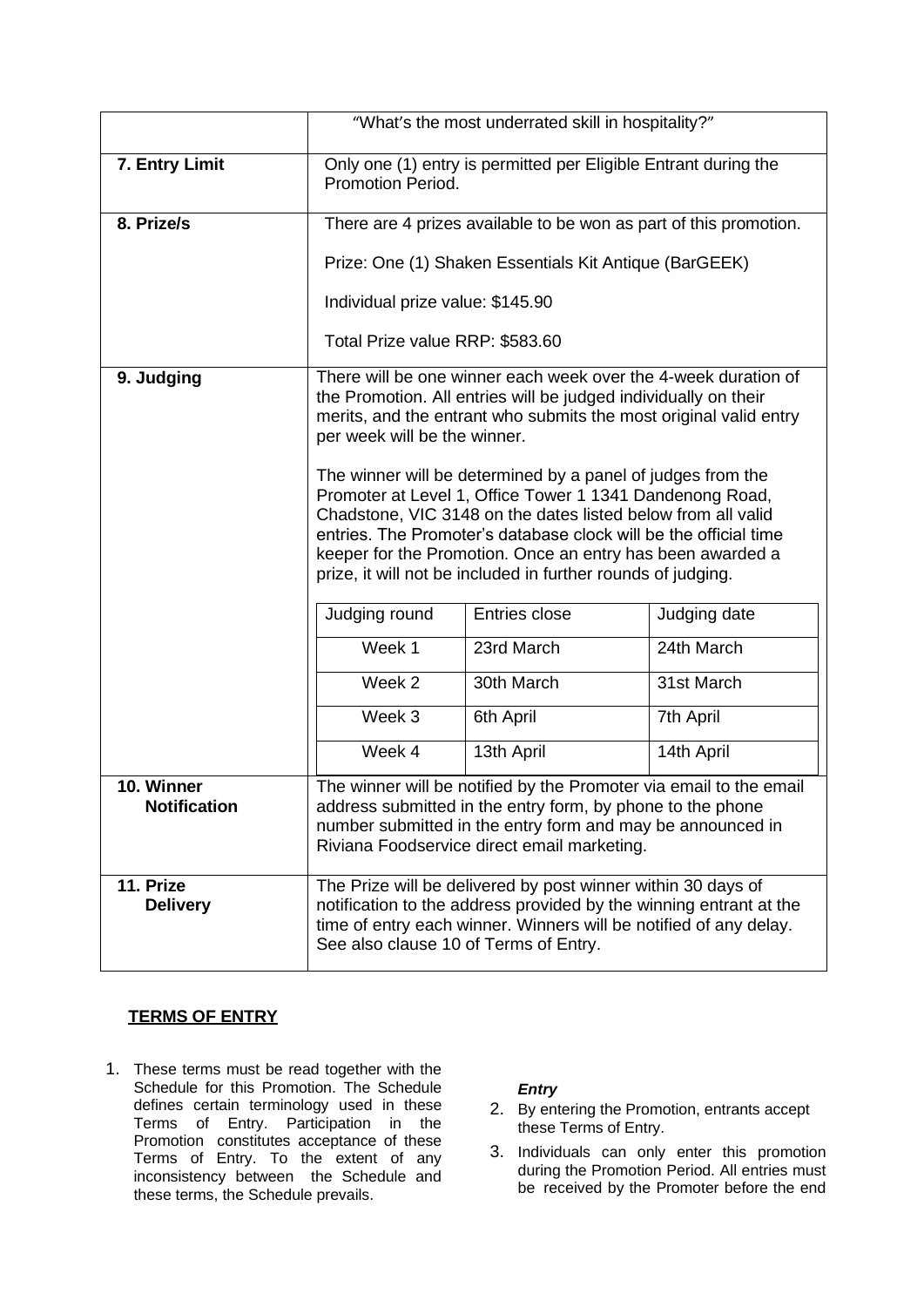of the Promotion Period. Entries are deemed to be made at the time of receipt by the Promoter, not the time of transmission by the entrant. Entries received after the Promotion Period will not be accepted.

- 4. Entrants may submit up to the Maximum Number of Entries. Entries must be received by the Promoter during the Promotion Period.
- 5. The Promoter has no control over communications networks or services, the Internet, or computer or telephone networks or lines and accepts no responsibility for any problems associated with them, whether due to traffic congestion, technical malfunction or otherwise. The Promoter accepts no responsibility for any late, lost, incomplete, incorrectly submitted, delayed, illegible, corrupted or misdirected entries, claims or correspondence whether due to error, omission, alteration, tampering, deletion, theft, destruction, transmission interruption, communications failure or otherwise.
- 6. The Promoter takes no responsibility should an individual not have the software, hardware or mobile phone plan that would permit access to and use of the Website. Any cost associated with accessing the internet or own loading data on a mobile device is the sole responsibility of the entrant and is dependent on the internet/mobile service provider used.
- 7. The use of any automated entry software or any mechanical, electronic or other means that allows an entrant to automatically enter repeatedly is prohibited and will render all entries submitted by that entrant invalid.
- 8. Each entrant warrants and agrees that: (i) the entrant has created the entry themselves; (ii) the entrant will not submit material in their entry that is copyrighted or otherwise subject to third party proprietary rights, unless the entrant is the owner of those rights; (iii) the entry has not been previously published in any other medium or forum; (iv) the entrant will not submit material that is unlawful, obscene, defamatory, derogatory, threatening, pornographic, sexually inappropriate, violent, abusive, harassing, hateful, racially, religiously or ethnically offensive, or encourages, evidences or indicates conduct that would be considered a criminal offence, give rise to civil liability or violates any law; (v) the entry will not contain viruses or cause injury or harm to any person or entity; and (vi) the entrant has not granted rights to their entry to any other person which are inconsistent with the rights granted to the Promoter.

### *Prize(s)*

- 9. The winner(s) will be notified in accordance with the Winner Notification. Winners must claim their prize in accordance with the Prize Claim and by the Prize Claim Deadline (if applicable).
- 10. The Prize(s) will be delivered to the winner(s) in accordance with the Prize Delivery. Once any prize has left the Promoter's (or supplier's) premises, the Promoter will not be responsible for any delay in delivery, loss or damage to a Prize.
- 11. Subject to the second chance prize draw, if for any reason any winners do not take the prize (or an element of the prize) at/by the time stipulated by the Promoter, then the prize (or that element of the prize) will be forfeited.
- 12. If the prize includes gift cards, all gift cards are valid until the gift card expiry date specified on the gift card or by the provider of the gift card. Gift cards are subject to the conditions stipulated by the provider of the gift card including period of validity. Once awarded, the Promoter shall not be liable for any gift card that has been lost, stolen, forged, damaged or tampered with in any way or are not activated or used before the stated expiry date.
- 13. If a winner of a prize is under the age of 18 years (where entry by those under 18 is allowed), the Promoter will award the prize to the winner's parent or guardian.
- 14. The Promoter may require the winner(s) to verify their entry and provide proof of purchase (if applicable), identity, age and/or residence at the nominated Prize delivery address. Proof considered suitable for verification is at the Promoter's sole discretion.

15. The Promoter may, in its sole discretion, disqualify any or all entries from, and prohibit further participation in this Promotion by, any person who fails to provide adequate identification to the satisfaction of the Promoter, or who tampers with or benefits from the manipulation of, or tampering with, the entry process or the operation of the Promotion or acts in violation of these Terms of Entry, acts in a disruptive manner or acts with the intent to annoy, abuse, threaten or harass any other person.

16. If, due to any reason whatsoever, the Promoter becomes aware after an entrant has won a Prize that the entrant has not complied with these Terms of Entry, that entrant will have no entitlement to the Prize,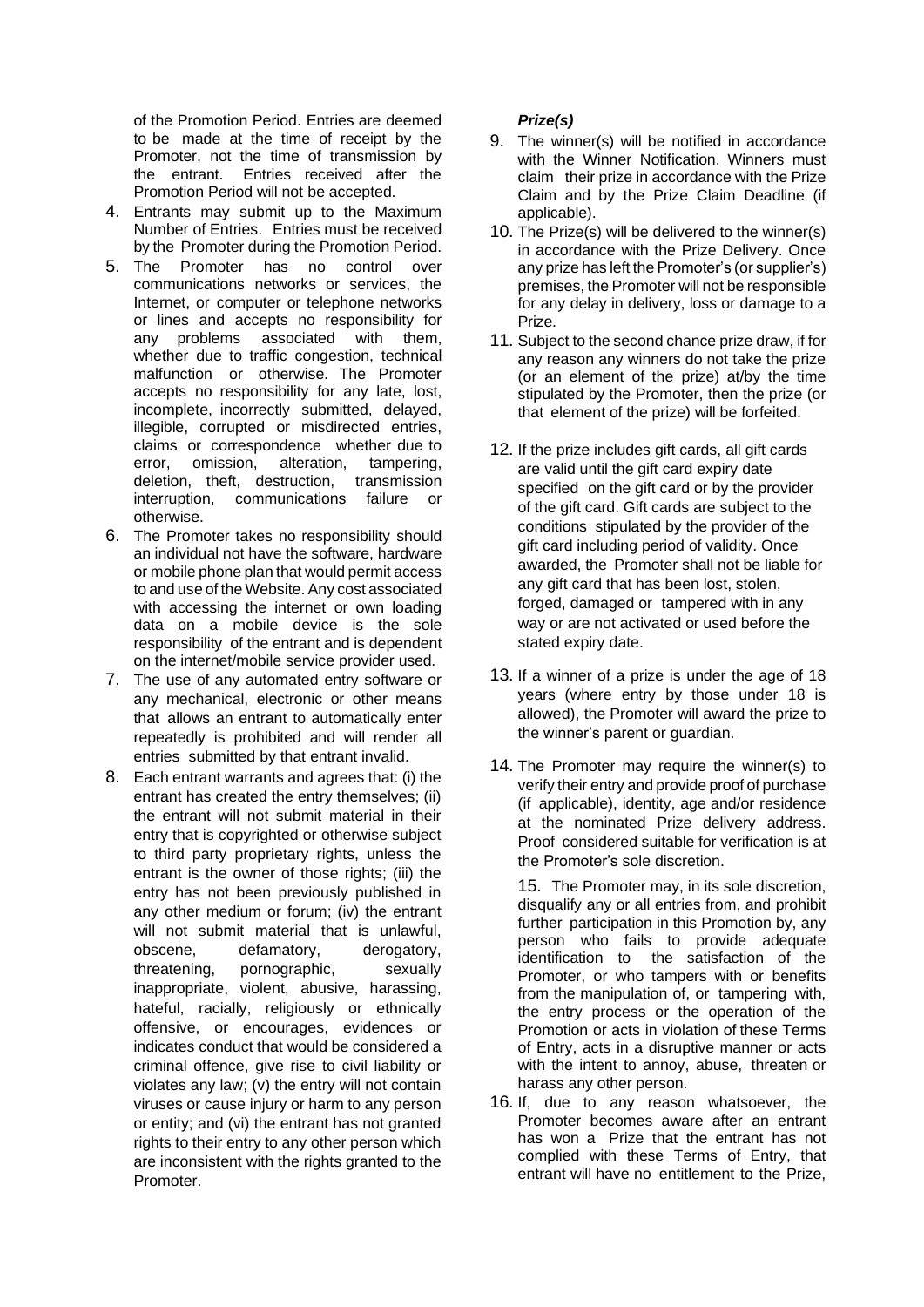even if the Promoter has announced them as a winner and that entrant will be required, at the direction of the Promoter, to return, refund or otherwise make restitution of the Prize.

- 17. Prizes are not transferable or exchangeable (except as set out in these Terms of Entry), nor can they be redeemed for cash. In the event for any reason a winner does not take an element of any prize at the time stipulated by the Promoter then that element of the prize will be forfeited by the winner and cash will not be supplied in lieu of that element of the prize. Prize value is as specified on the date of publishing the Terms of Entry. The Promoter accepts no responsibility for any variation in prize value. Where a prize is unavailable for any reason, the Promoter may substitute for that prize another item of equal or higher value as determined by the Promoter, subject to the approval of the relevant authorities in the relevant State/s, if required.
- 18. Where a Prize is unavailable for any reason, the Promoter may substitute for that Prize another item of equal or higher value as determined by the Promoter. Without limiting the foregoing, the Promoter may, in its absolute discretion, substitute cash for any Prize (the amount of cash being equal to the Prize value specified for that Prize in the Schedule).

#### *Publicity*

19. Each prize winner must, at the Promoter's request, participate in all promotion activity (such as publicity and photography) surrounding the winning of the prize, free of charge, and they consent to the Promoter using their name and image in promotion material in any medium throughout the world.

#### *General*

- 20. This competition is a game of skill. Chance plays no part in determining the winner(s).
- 21. The Promoter's decision in relation to all aspects of this Promotion is final and no correspondence will be entered into.
- 22. If this promotion is interfered with in any way or is not capable of being conducted or administered as reasonably anticipated due to any reason beyond the reasonable control of the Promoter, including but not limited to technical difficulties, unauthorised intervention or fraud, acts of god, acts of terrorism or war (declared or undeclared), state of emergency, disaster, technical failures, security breaches, tampering,

unauthorised intervention, or computer viruses, the Promoter reserves the right, in its sole discretion, to the fullest extent permitted by law: (a) to disqualify any entrant; or (b) subject to any written directions from a regulatory authority, to modify, suspend, terminate or cancel the promotion, as appropriate.

- 23. Without limiting any other paragraph, the Promoter may at its discretion amend any aspect of this Promotion or of these terms, subject to applicable laws.
- 24. Nothing in these Terms and Conditions limit, exclude or modify or purports to limit, exclude or modify the statutory consumer guarantees as provided under *Competition and Consumer Act 2010* (Cth), as well as any other implied warranties under the *ASIC Act* (Cth) or similar consumer protection laws in the State and Territories of Australia.
- 25. Except for any liability that cannot be excluded by law, the Promoter (including its officers, employees and agents) excludes all liability (including negligence), for any personal injury or any loss or damage (whether direct, indirect, special or consequential) arising in any way out of this promotion, including but not limited to where such injury, loss or damage arises out of: (a) any technical difficulties or equipment malfunction (whether or not under the Promoter's control); (b) any theft, unauthorised access or third party interference; (c) any entry or prize claim that is lost, altered, damaged or misdirected due to any reason beyond the reasonable control of the Promoter; (d) any variation in prize value to that stated in these Terms and
- Conditions; (e) any tax liability incurred by a winner or an entrant; (f) participation in this promotion; (g) use of any prize. 26. The Promoter and its associated agencies
- and companies will not be liable for any loss (including, without limitation, indirect, special or consequential loss or loss of profits), expense, damage, personal injury or death which is suffered or sustained (whether or not arising from any person's negligence) by any person in connection with this Promotion or accepting or using any Prize, except for any liability which cannot be excluded by law (in which case that liability is limited to the minimum allowable by law).
- 27. Prizes are subject to the terms and conditions of the various third-party prize suppliers (*Third- Party Supplier(s)*). Except for any liability that cannot by law be excluded, including the Non- Excludable Guarantees,